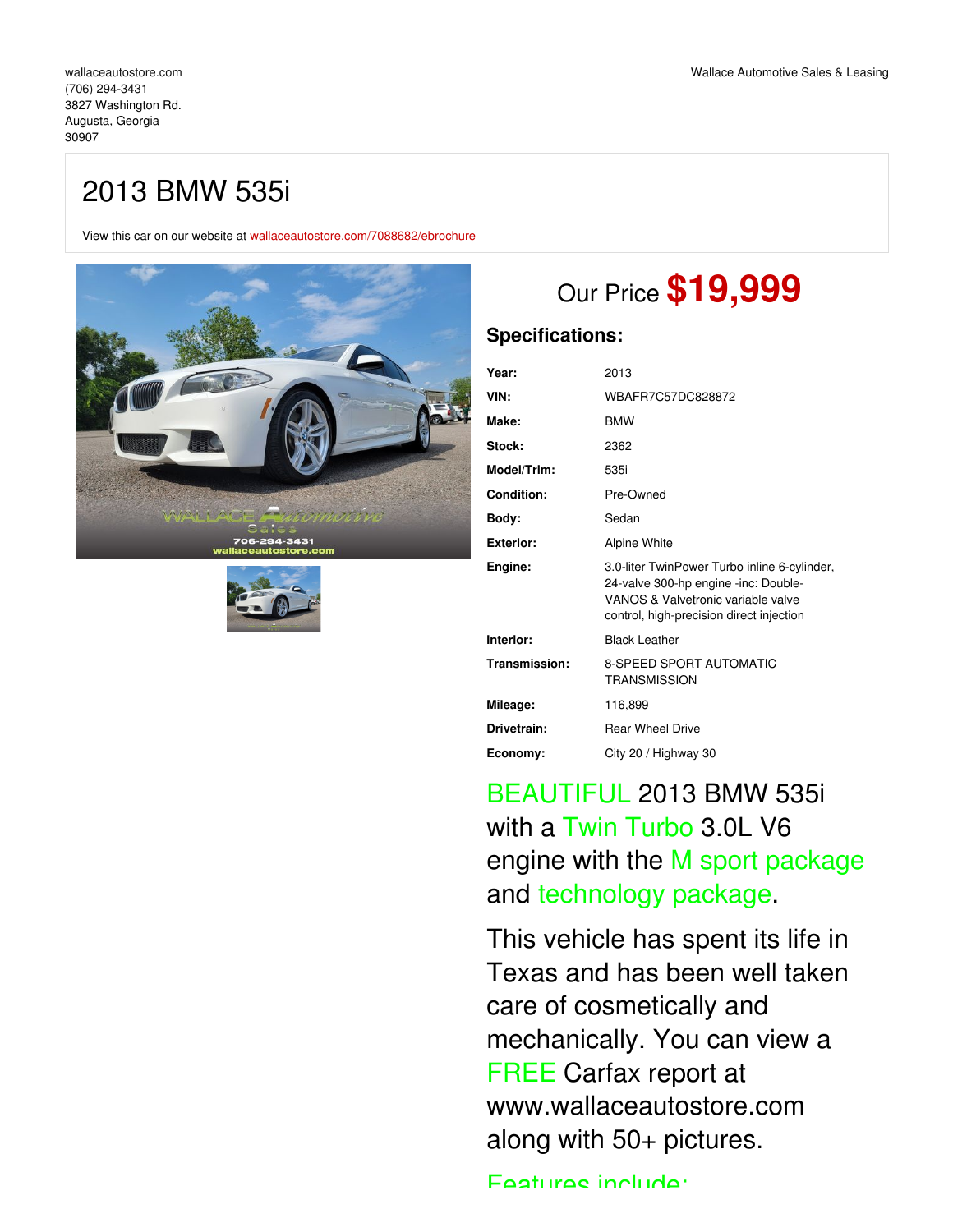- Auto Start/Stop Function
- Backup Camera
- Bluetooth
- . Heads Up Display
- Lane Departure Warning
- Leather
- Naviagtion
- Power Trunk
- Push Start
- . Rear Powered Sun Shade
- SiriusXM Radio
- Sunroof

# And more!! Come check it out before it's gone!!

Here at Wallace Automotive Sales and Leasing, each car is hand picked and must meet our guidelines before we consider purchasing the vehicle. We select low mileage and Carfax/Autocheck Certified cars. All vehicles undergo a complete mechanical inspection before being placed for sale on our lot. All documents and reports are on hand. We fix all issues, if any, that are found during the inspection. We believe you deserve the highest quality and we deliver. We are a family owned and operated business. My decision is to do everything within my power to earn your business.

2013 BMW 535i Wallace Automotive Sales & Leasing - (706) 294-3431 - View this car on our website at[wallaceautostore.com/7088682/ebrochure](https://wallaceautostore.com/vehicle/7088682/2013-bmw-535i-augusta-georgia-30907/7088682/ebrochure)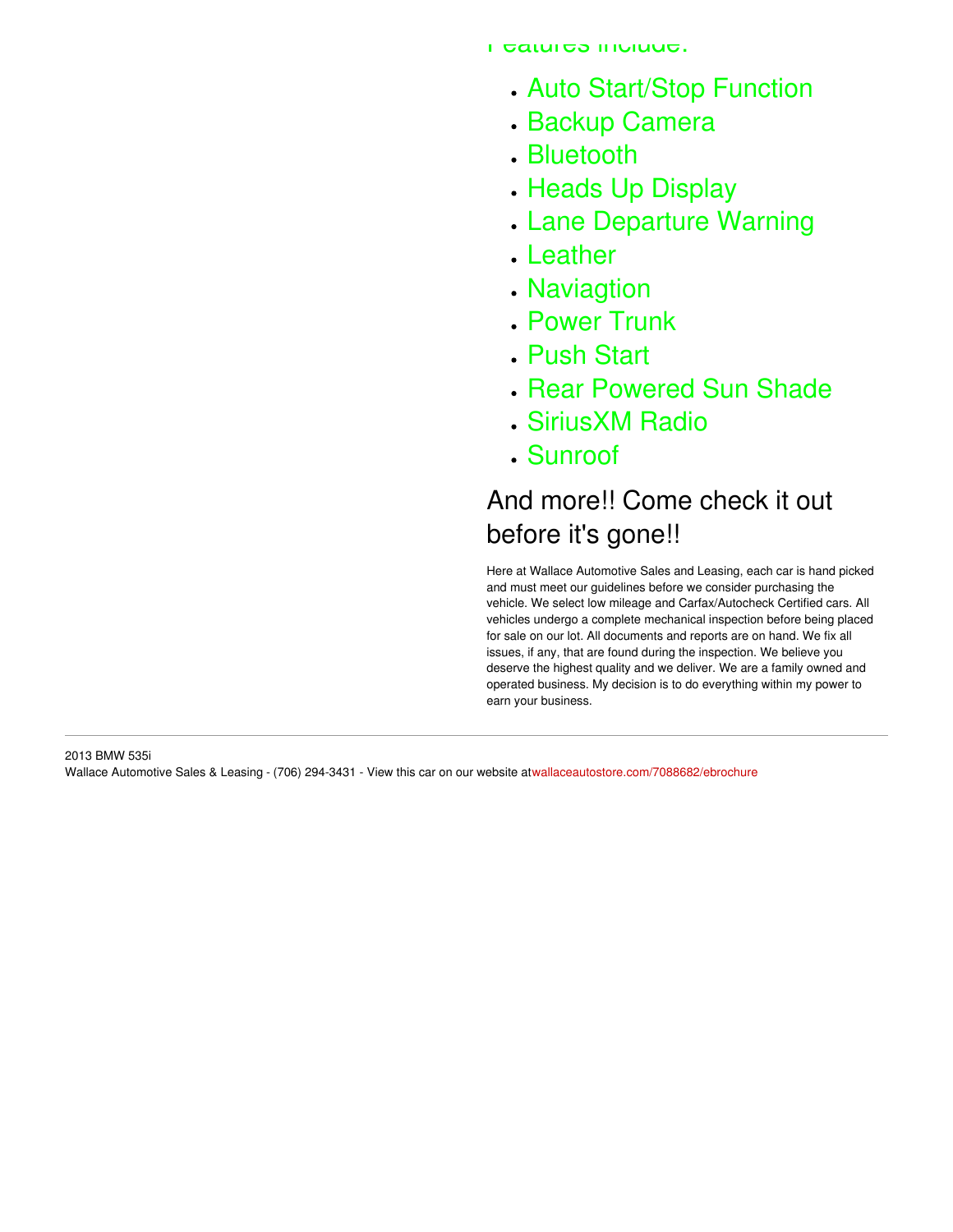

### 2013 BMW 535i

Wallace Automotive Sales & Leasing - (706) 294-3431 - View this car on our website at[wallaceautostore.com/7088682/ebrochure](https://wallaceautostore.com/vehicle/7088682/2013-bmw-535i-augusta-georgia-30907/7088682/ebrochure)

## **Installed Options**

### **Interior**

- 10-way power-adjustable front bucket seats -inc: 4-way lumbar support, driver seat memory - 2-zone automatic climate control -inc: separate left/right temperature settings & air
- distribution controls, automatic air recirculation - 3-spoke multi-function leather-wrapped steering wheel -inc: memory, mounted audio controls, cruise control, Bluetooth wireless communication for hands-free mobile phone
- Additional 12-V power outlets
- Anti-theft alarm system -inc: keyhead remote operation, interior motion detector
- Auto-dimming interior rear-view mirror
- Black panel display technology -inc: LCD main & trip odometer displays, warning indicators in dial faces
- Condition-based service display w/additional functions accessible through iDrive system
- Dakota leather upholstery -inc: seat surfaces, armrests in center console & doors, headrests for front seats & outer rear seats, gear shift lever boot
- Dark wood interior trim- Dual cupholders in front & rear
- Dual front sun visors w/illuminated vanity mirrors Dynamic cruise control
- Electronic analog speedometer & tachometer- Fold-up rear seat center armrest
- Front & rear floor mats
- Front map lights & rear reading lights w/separate controls for left & right
- Front seatback storage- Fully finished trunk w/interior & remote trunk release
- Glove compartment- Integrated 3-button universal garage door opener
- Interior ambiance lighting- Interior courtesy lights w/auto-dimming function
- Micro-filter ventilation system -inc: replaceable active-charcoal filters
- Open storage compartments in all doors
- Power outlet in front passenger footwell, front center console storage compartment, rear center console, trunk
- Power tilt & telescopic steering column -inc: automatic tilt-up for easy entry & exit
- Power windows -inc: key-off & "one touch" up & down operation both front & rear, antitrapping feature, opening from remote, closing from exterior lock
- Rear window defroster
- Remote keyless entry security system -inc: selective unlocking & double-lock feature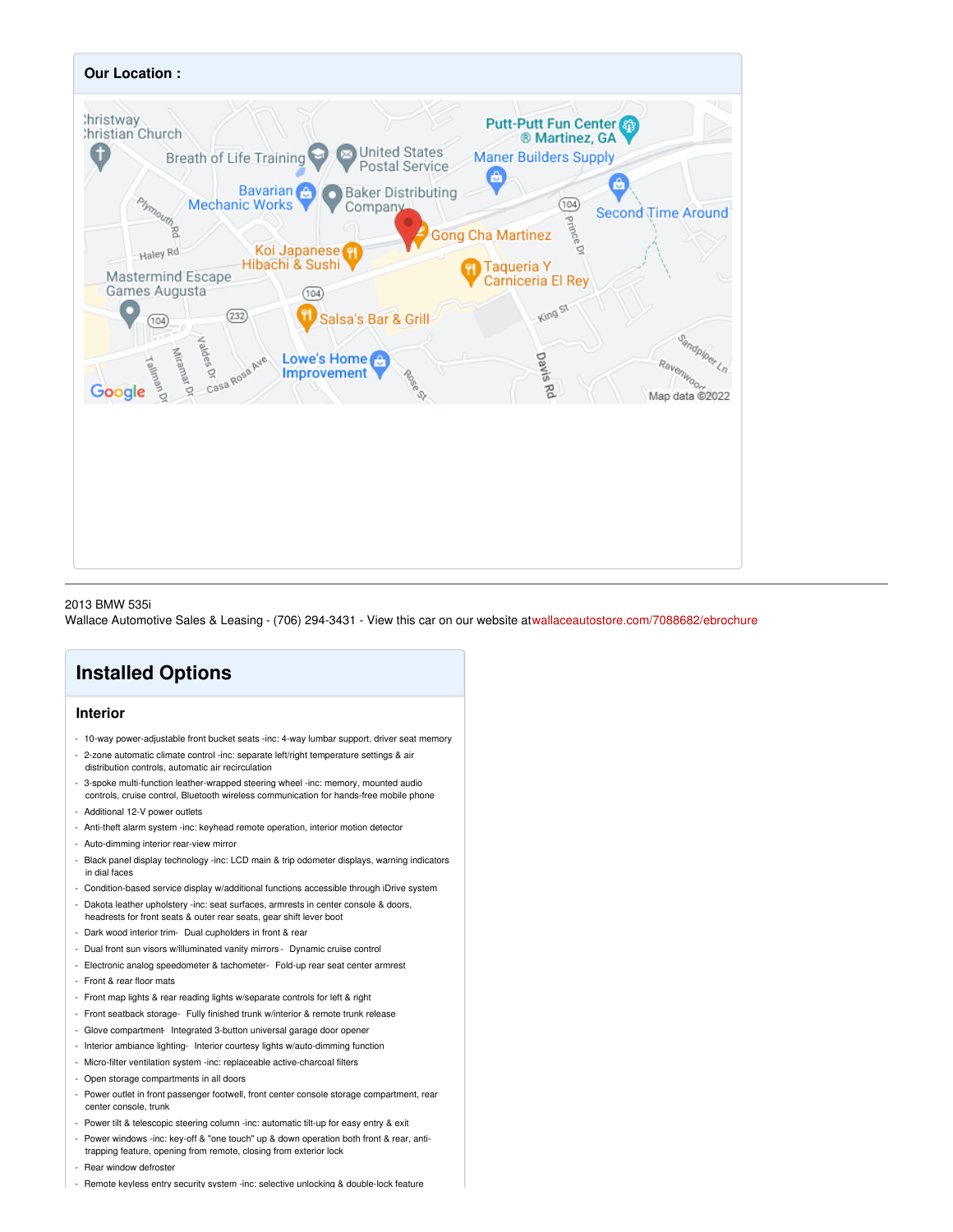- Remote keyless entry security system -inc: selective unlocking & double-lock feature (programmed at BMW center), remote trunk opening, interior motion detector, panic .<br>eature, engine immobilizer

- Service interval indicator & expanded check control vehicle monitor system
- Split fold-down rear seat
- iDrive system -inc: on-board computer, controller, (8) programmable memory buttons

### **Exterior**

- Power adjustable heated folding body-color auto-dimming side-view mirrors -inc: mirror memory, auto tilt-down of passenger-side-view mirror (when car is shifted into reverse gear)
- Rain-sensing windshield wipers w/adjustable speed
- Xenon adaptive headlights -inc: dynamic auto-leveling, LED corona headlight-rings, cornering lights
- Front foglights- Automatic headlight on/off control- Adaptive brake lights
- 2-way power moonroof -inc: remote expanded "one-touch" operation, anti-trapping feature, sliding interior sunshade
- 18" x 8.0" radial-spoke light alloy wheels (style 237) -inc: P245/45R18 run-flat all-season tires

### **Safety**

- 10-way power-adjustable front bucket seats -inc: 4-way lumbar support, driver seat memory
- 2-zone automatic climate control -inc: separate left/right temperature settings & air distribution controls, automatic air recirculation
- 3-spoke multi-function leather-wrapped steering wheel -inc: memory, mounted audio controls, cruise control, Bluetooth wireless communication for hands-free mobile phone
- Additional 12-V power outlets
- Anti-theft alarm system -inc: keyhead remote operation, interior motion detector
- Auto-dimming interior rear-view mirror
- Black panel display technology -inc: LCD main & trip odometer displays, warning indicators in dial faces
- Condition-based service display w/additional functions accessible through iDrive system - Dakota leather upholstery -inc: seat surfaces, armrests in center console & doors,
- headrests for front seats & outer rear seats, gear shift lever boot
- Dark wood interior trim- Dual cupholders in front & rear
- Dual front sun visors w/illuminated vanity mirrors Dynamic cruise control
- Electronic analog speedometer & tachometer- Fold-up rear seat center armrest
- Front & rear floor mats
- Front map lights & rear reading lights w/separate controls for left & right
- Front seatback storage- Fully finished trunk w/interior & remote trunk release
- Glove compartment- Integrated 3-button universal garage door opener
- Interior ambiance lighting- Interior courtesy lights w/auto-dimming function
- Micro-filter ventilation system -inc: replaceable active-charcoal filters
- Open storage compartments in all doors
- Power outlet in front passenger footwell, front center console storage compartment, rear center console, trunk
- Power tilt & telescopic steering column -inc: automatic tilt-up for easy entry & exit
- Power windows -inc: key-off & "one touch" up & down operation both front & rear, antitrapping feature, opening from remote, closing from exterior lock
- Rear window defroster
- Remote keyless entry security system -inc: selective unlocking & double-lock feature (programmed at BMW center), remote trunk opening, interior motion detector, panic feature, engine immobilizer
- Service interval indicator & expanded check control vehicle monitor system
- Split fold-down rear seat
- iDrive system -inc: on-board computer, controller, (8) programmable memory buttons

#### **Mechanical**

- 3.0-liter TwinPower Turbo inline 6-cylinder, 24-valve 300-hp engine -inc: Double-VANOS & Valvetronic variable valve control, high-precision direct injection
- 4-wheel ventilated disc brakes w/composite front rotors
- 8-speed Steptronic automatic transmission -inc: sport & manual shift modes, adaptive transmission control (ATC)
- Auto start/stop function
- Brake energy regeneration system to convert kinetic energy into usable electrical pwr
- Direct ignition system w/knock control- Driving dynamics control w/eco pro mode
- Electronic limited-slip differential- Electronically controlled engine cooling (map cooling)
- Engine start/stop button w/Keyless-go feature
- Front multi-link double-wishbone aluminum suspension
- Rear multi-link integral-V aluminum suspension- Rear wheel drive
- Twin-tube gas-pressure shock absorbers
- Vehicle-speed-sensitive variable-assist (Servotronic) variable-ratio power steering

## **Option Packages**